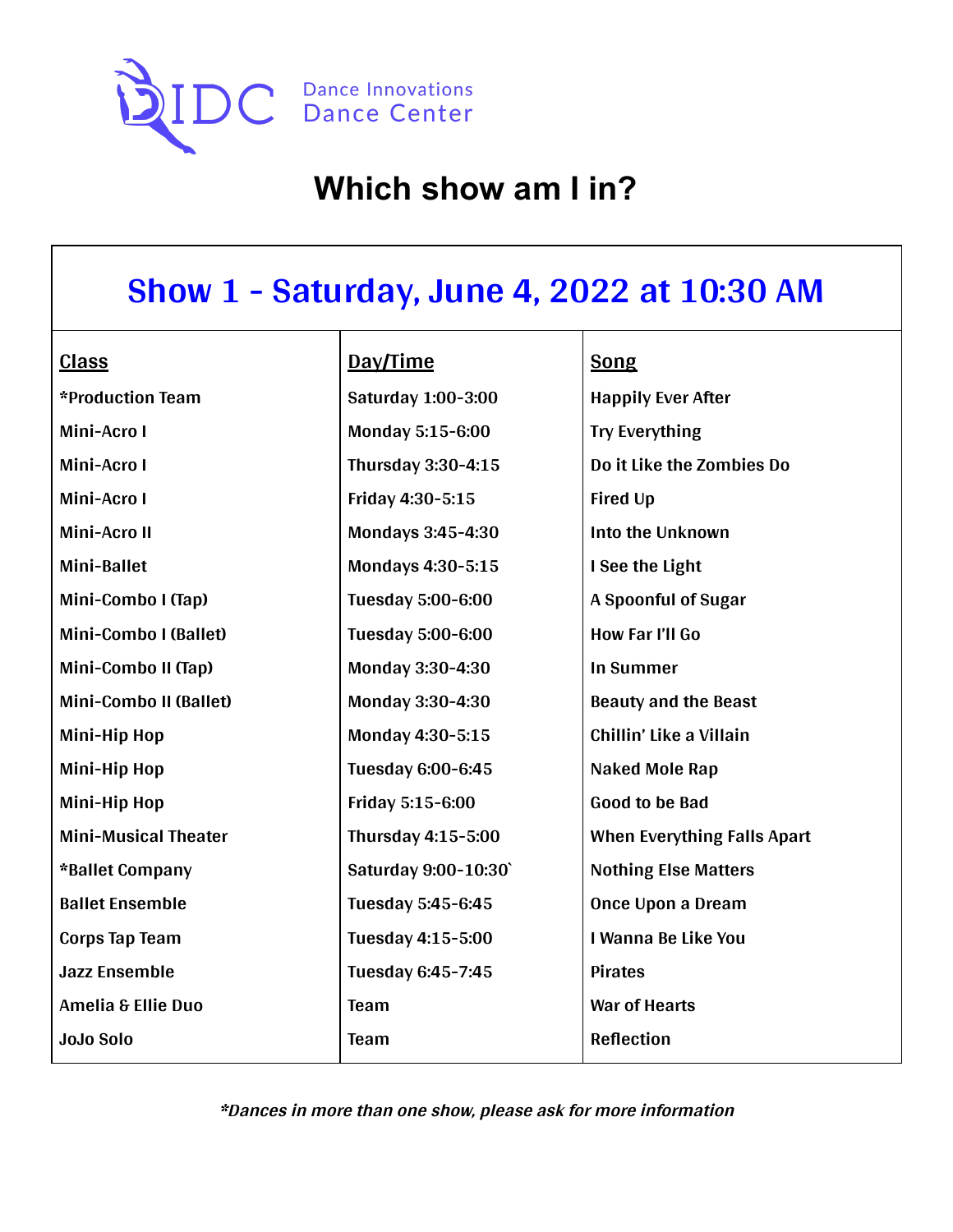

# **Show 2 - Saturday, June 4, 2022 at 1:00 PM**

| <b>Class</b>                               | Day/Time                   |
|--------------------------------------------|----------------------------|
| *Production Team                           | <b>Saturday 1:00-3:00</b>  |
| *Tiny Bop and Roll (Waylon, Zoe, and Addy) | Saturday 9:45-10:30        |
| <b>Tiny Tutus</b>                          | Saturday 10:30-11:00       |
| <b>Tiny Tutus</b>                          | Saturday 11:00-11:30       |
| Tiny Tutus & Tap I                         | <b>Saturday 9:00-9:45</b>  |
| Tiny Tutus & Tap II                        | <b>Wednesday 4:30-5:15</b> |
| Tiny Tutus & Tap II                        | Thursday 1:00-1:45         |
| Mini-Acro I                                | <b>Wednesday 4:30-5:15</b> |
| Mini-Combo I (Tap)                         | Friday 3:30-4:30           |
| Mini-Combo I (Ballet)                      | Friday 3:30-4:30           |
| Mini-Combo I (Tap)                         | Saturday 10:30-11:30       |
| Mini-Combo I (Ballet)                      | Saturday 10:30-11:30       |
| Mini-Combo II (Tap)                        | Thursday 5:00-6:00         |
| Mini-Combo II (Ballet)                     | Thursday 5:00-6:00         |
| *Ballet Company                            | Saturday 9:00-10:30        |
| <b>Corps Ballet Team</b>                   | Tuesday 5:00-5:45          |
| <b>Corps Jazz Team</b>                     | Tuesday 5:45-6:30          |
| <b>Hip Hop Team</b>                        | Tuesday 7:45-8:30          |
| <b>Tap Team Ensemble</b>                   | Tuesday 3:30-4:15          |
| Ali, Lauren & Caroline Trio                | Team                       |
| <b>Kaitlyn Solo</b>                        | Team                       |
| <b>Hannah Solo</b>                         | Team                       |
|                                            |                            |

**Song**

**Happily Ever After Ducktails Return to Pooh Corner A Dream is a Wish Your Heart You'll Be in My Heart Bibbidi-Bobbidi-Boo You've Got a Friend in Me I've Got No Strings A Spoonful of Sugar How Far I'll Go In Summer Beauty and the Beast Why Should I Worry The Call Nothing Else Matters It's Not the Easy Being Green Drama Queens The Avengers Mad About Mad About Me High Adventure My Strongest Suit I Want You to Want Me**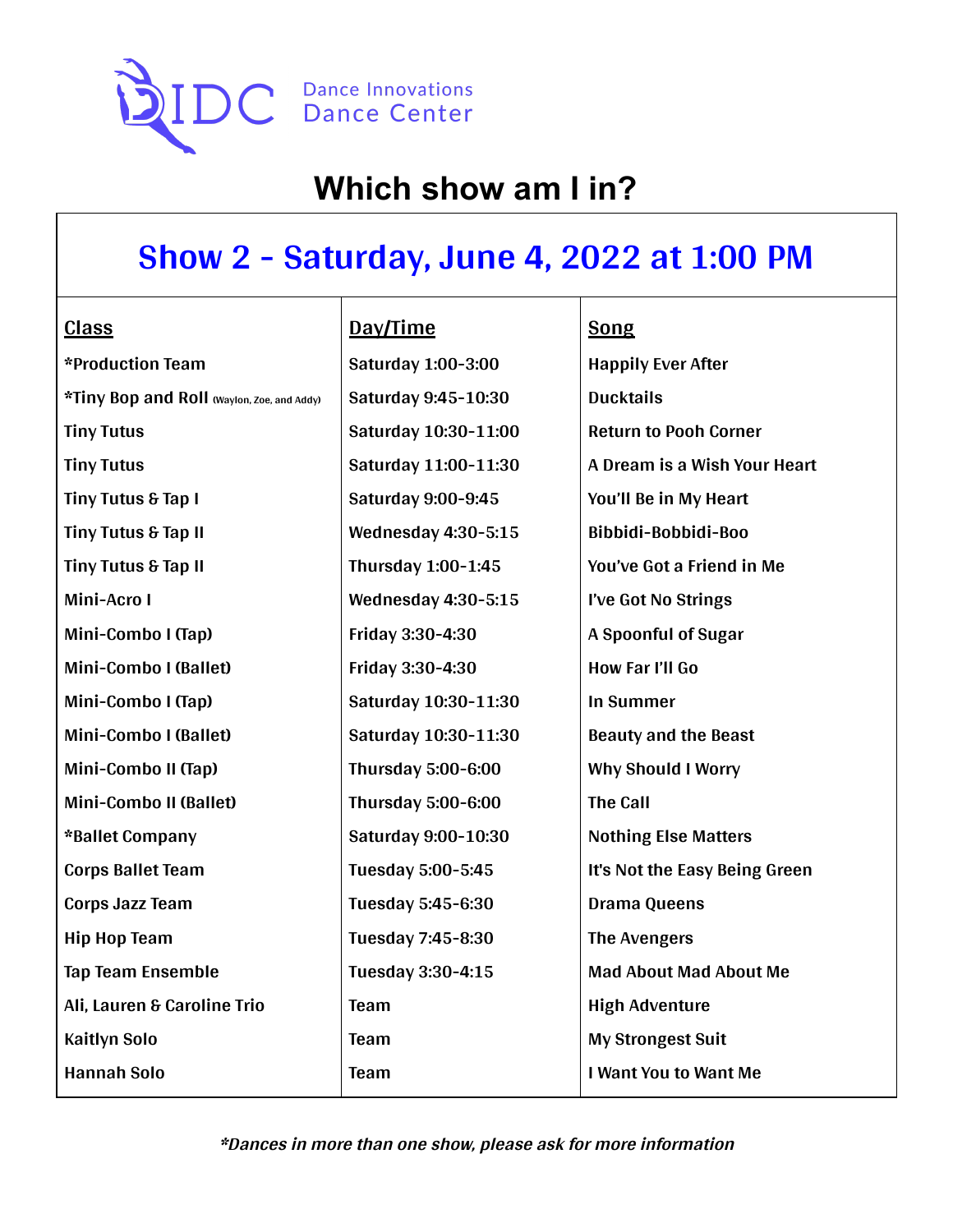

## **Show 3 - Saturday, June 4, 2022 at 3:30 PM**

#### **Class**

| *Production Team                                   | Satur        |
|----------------------------------------------------|--------------|
| *Tiny Bop & Roll (Vivian, Gianna, Hayley, & Zinny) | <b>Satur</b> |
| <b>Tiny Tutus</b>                                  | Wedn         |
| Tiny Tutus & Tap I                                 | Wedn         |
| Tiny Tutus & Tap II                                | <b>Satur</b> |
| Jr-Acro I                                          | Wedn         |
| Jr-Acro II                                         | Mond         |
| Jr-Ballet I                                        | <b>Thurs</b> |
| Jr.Ballet II                                       | Mond         |
| Jr-Hip Hop                                         | <b>Tueso</b> |
| Jr-Hip Hop                                         | <b>Thurs</b> |
| Jr-Hip Hop                                         | Friday       |
| Jr. Musical Theater                                | <b>Thurs</b> |
| Jr-Tap                                             | <b>Thurs</b> |
| <b>Apprentice Ballet</b>                           | Friday       |
| <b>Apprentice Jazz</b>                             | Friday       |
| *Jazz Company                                      | Satur        |
| <b>Modern Team</b>                                 | <b>Tueso</b> |
| <b>Abby &amp; Summer Duo</b>                       | Team         |
| Avery, Maeve & Mackenzie Trio                      | Team         |
| <b>Audrey Solo</b>                                 | <b>Team</b>  |

### **Day/Time**

**Saturdays 1:00-3:00 Saturdays 9:45-10:30 Wednesday 9:30-10:00 Wednesday 10:15-11:00 Saturday 9:00-9:45 Wednesday 5:15-6:15 Monday 6:00-7:00 Thursday 6:00-6:45 Monday 4:15-5:15 Tuesday 3:30-4:15 Thursday 6:45-7:30 Friday 4:30-5:15 Thursday 5:00-5:45 Thursday 4:15-5:00 Friday 4:30-5:15 Friday 5:15-6:00 Saturday 10:30-12:00 Tuesday 4:15-5:00**

#### **Song**

**Happily Ever After Ducktails Return to Pooh Corner You'll Be In My Heart You've Got a Friend in Me Try Everything He Lives in You I See the Light No One Good to be Bad Kim Possible Hasta La Vista Go with the Flow King of New York Part of Your World The Incredibles Dark Side Jungle Book I Just Can't Wait to be King Ride Exile**